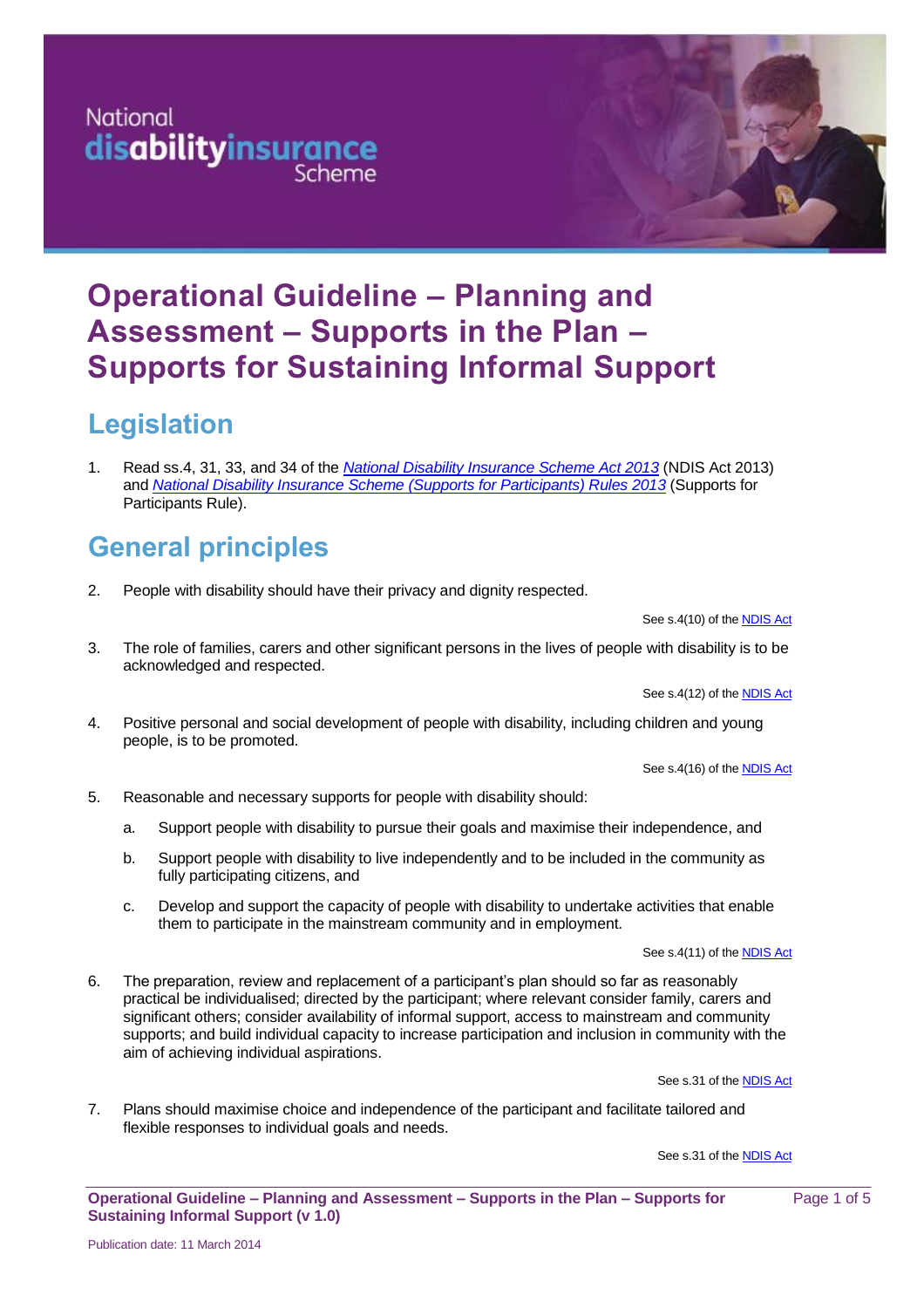#### **National** disabilityinsurance Scheme

- 8. The statement of participant supports specifies the general supports (if any) and the reasonable and necessary supports (if any) that will be funded. In deciding whether to approve a statement the delegate must:
	- a. Have regard to the legislation and rules, participant statement, relevant assessments, and
	- b. Be satisfied that all clauses of s.34 of the [NDIS Act](http://www.comlaw.gov.au/Details/C2013C00388) on reasonable and necessary are met including that the support is most appropriately funded by the NDIS and offers value for money, and
	- c. Have regard to the principle that a participant should manage their plan to the extent they wish and the operation and effectiveness of any previous plans of the participant.

See ss.33, 34 and 35 of the [NDIS Act](http://www.comlaw.gov.au/Details/C2013C00388)

# **Supports for sustaining informal support**

- 9. The ongoing capacity of family and carers is critical to the wellbeing of participants. Support loads and other factors such as illness and ageing can place carers' wellbeing at risk and compromise their capacity to continue in the caring role. Sustaining informal support can be an integral component of meeting the participant's needs. In addition to the support provided, close supportive relationships participants have with people who provide this support is generally of central value in their lives.
- 10. The NDIS aims to increase participation of people with disabilities in their communities and in daily life and does this within the context of their families and existing support networks. Delegates use the planning and assessment process, to build an understanding of a participant's context including informal supports and how these can be maintained and supported.
- 11. The participant is the central focus of the plan and supports are aligned with their aspirations and goals.
- 12. Consideration of the participant's family context, living arrangements and informal supports draws on discussions with the participants and their family and carers, and will take account of the carer's circumstances, capacity and future plans relevant to their caring roles, and the sustainability of caring arrangements. The NDIA will work to make informal caring arrangements sustainable, and provide certainty to carers that the person they are caring for will get reasonable and necessary support into the future.
- 13. Through the planning and assessment conversation the delegate should:
	- a. Establish the goals and aspirations of the participant through the *participant statement,*
	- b. Assess the level of support required by the participant and the level of support currently provided by informal supports,
	- c. Establish the impact of providing this informal support on the carer and their capacity to continue to provide this level of support, now and for the duration of the planning period. This may, in some circumstances, need to be discussed in a separate conversation with the carer,
	- d. Work with the participant and carer, with their agreement (s.31(da)) to consider what reasonable supports may be required to sustain or build the carer's ongoing provision of support to the participant,
	- e. In some circumstances work with the participant and carer to consider what reasonable funded supports may be required to more appropriately meet some or all of the participant's support needs.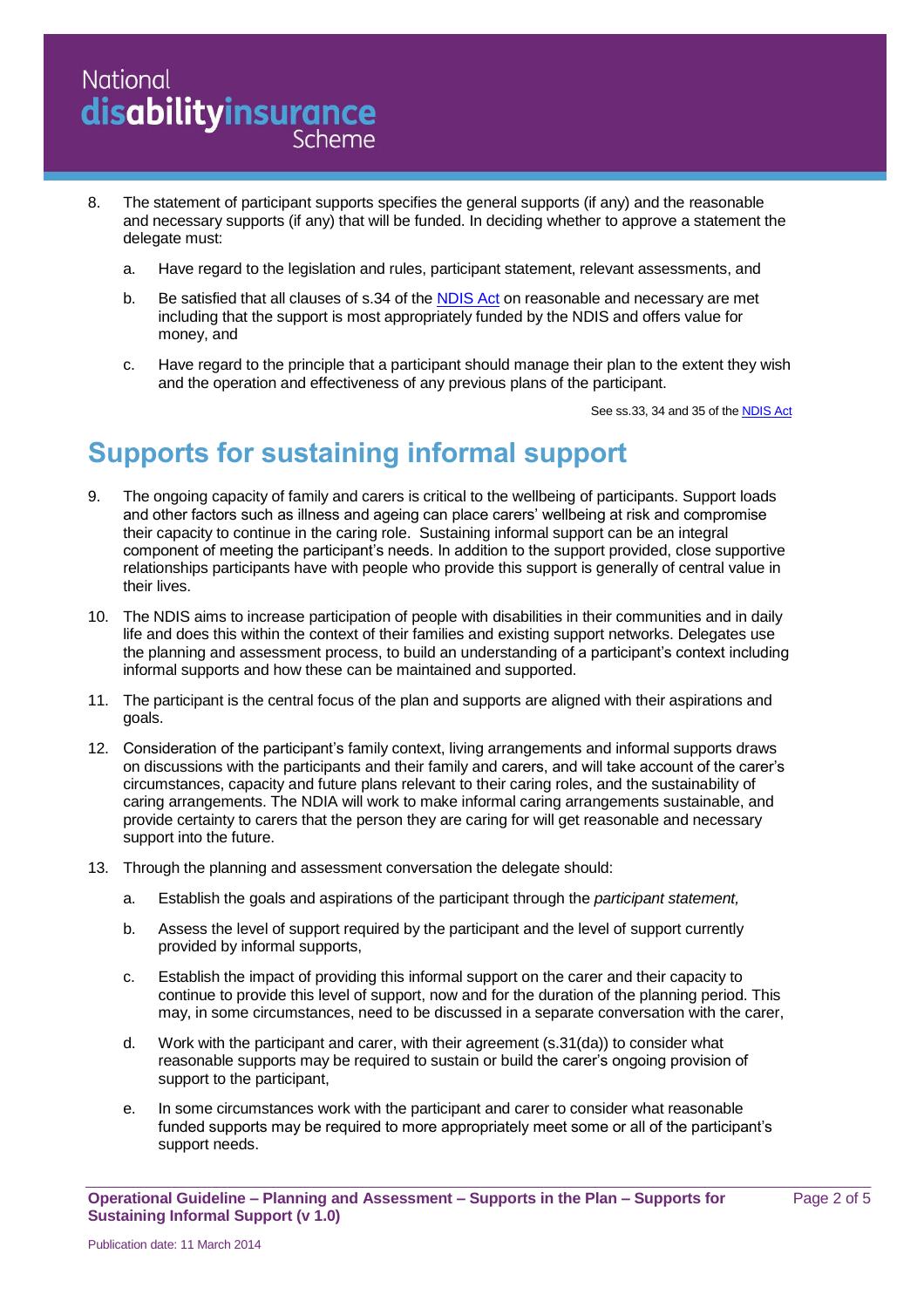#### National disabilityinsurance Scheme

#### **Reasonable and necessary supports**

- 14. Before specifying any general support, or reasonable and necessary support, in a participant's plan the delegate has to:
	- a. Be satisfied that all the criteria set out in s.34(1) of the [NDIS Act](http://www.comlaw.gov.au/Details/C2013C00388) are met in respect of each funded support before it is included in a participant's plan,
	- b. Ensure the support:
		- i. Will not cause harm to the participant or pose risk to others,
		- ii. Is due to the effect of the disability on the participant and does not duplicate supports available from other systems,
		- iii. Does not relate to day to day living costs (e.g. rent, groceries, utility fees) unless directly attributable to the impact of the disability on the participant, and
		- iv. Is not illegal or consist of income replacement

See *Operational Guideline – Planning and Assessment – Supports in the Plan* See rs.5.1, 5.2 and 5.3 of the *[Supports for Participants Rules](http://www.comlaw.gov.au/Details/F2013L01063)*

- c. Consider the additional guidance for delegates provided by the National Disability Insurance Agency (NDIA) set out in this operational guideline in relation to supports for sustaining informal support.
- 15. This operational guideline lists the matters that delegates are to consider under headings which refer to the paragraphs of s.34(1). For example, value for money (s.34(1)(a)) and effective and beneficial having regard to current good practice (s.34(1)(b)). Delegates are to note that the matters to be considered may fall across more than one paragraph of s.34(1) and need to be considered in relation to more than one paragraph of s.34(1).

### **Assisting the participant pursue goals, objectives and aspirations**

16. Before including a support in the plan, the delegate must be satisfied that the support will assist the participant to pursue the goals, objectives and aspirations included in the participant's statement of goals and aspirations. Supports that support the sustainability of informal support may be threshold supports that relate to a range of goals (such as goals relating to where the participant wishes to live) rather than a specific goal.

See s.34(1)(a) of the [NDIS Act](http://www.comlaw.gov.au/Details/C2013C00388)

### **Supports that will not be funded by the NDIS**

- 17. The **Supports for Participants Rules** provide that a support will not be funded by the NDIS if it is
	- a. Likely to cause harm to the participant or pose a risk to others, or
	- b. It is not related to the participant's disability, or
	- c. It duplicates other supports delivered under alternative funding through the NDIS, or
	- d. It relates to day-to-day living costs.

See r.5.1 of the **Supports for Participants Rules**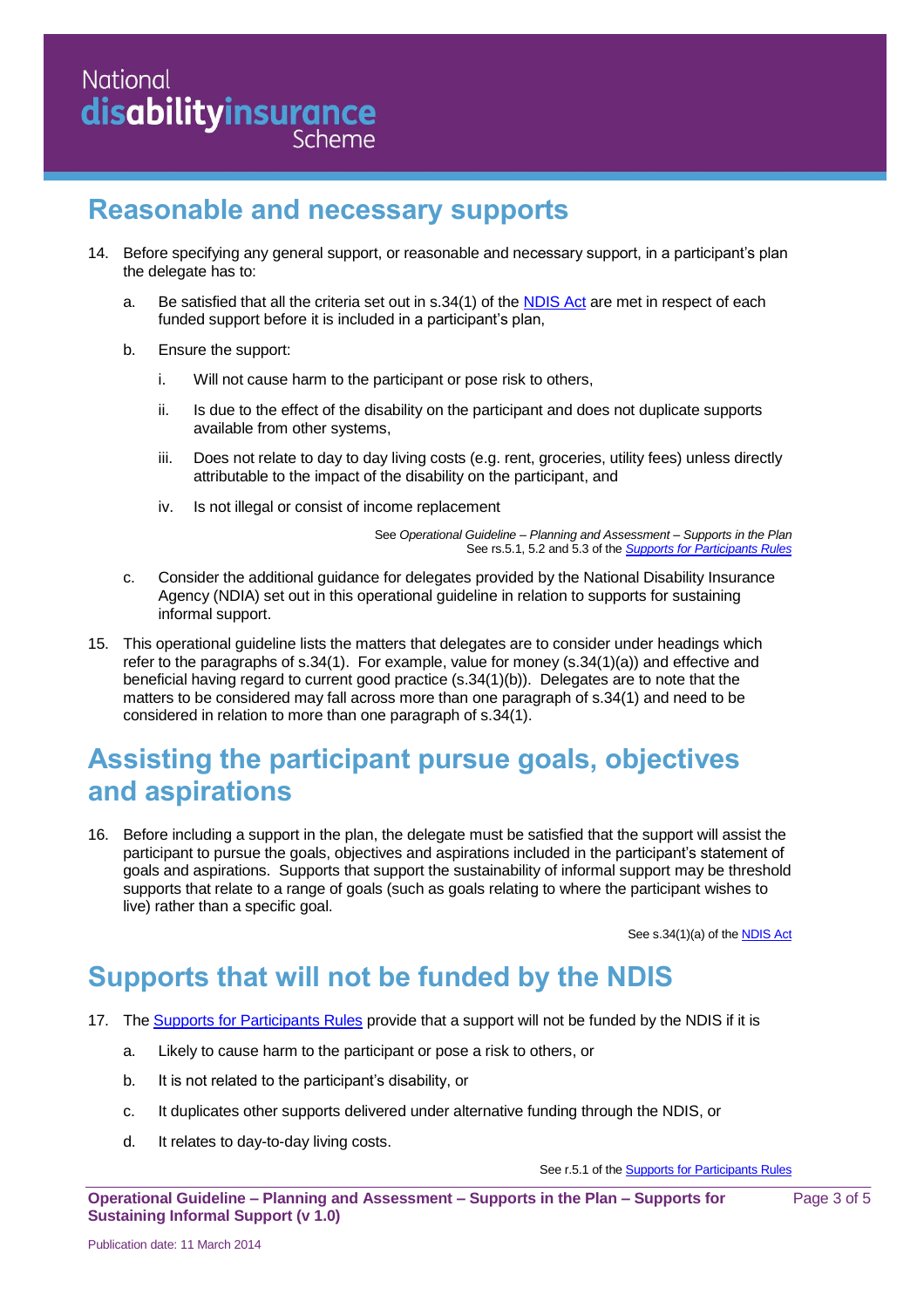#### **National** disabilityinsurance Scheme

18. Delegates need to be satisfied that the support is directly related to the participant's disability and is not a day-to-day living cost. For example, baby-sitting for a young child so that parents could attend an event at night would be an ordinary living expense. However if the child participant's disability was such that a baby-sitter needed a special qualification, the NDIS may fund the additional expense or training for the family's usual babysitter to be able to look after the child. The delegate in this situation would still need to consider what level and how often this support would be funded as reasonable. Likewise, paying for an attendant carer for an adult participant who is only required because of the participant's disability may be funded by the NDIS.

### **Facilitating the participant's social and economic participation**

19. Before including a support in the plan, the delegate must be satisfied that the support will assist the participant to undertake activities, so as to facilitate the participant's social and economic participation. To this end, supports that are intended to support informal support should focus on activities that will assist the participant to be independent and build the participant's social and economic participation. For example, where parents of a child participant need time alone with their other children it may be appropriate to fund the participant's attendance at specialised camp.

See s.34(1)(b) of the **NDIS Act** 

# **Value for money**

- 20. Before including a support in the plan, the delegate must be satisfied that the support represents value for money in that the costs of the support are reasonable, relative to both the benefits achieved and the cost of alternative support. To achieve this, delegates should consider the benefit to the participant of the proposed support and whether the same result could be achieved through a less costly method.
- 21. Delegates should also consider other supports that are included in the plan and organise existing supports in a way that supports informal support in preference to funding separate supports.

See s.34(1)(c) of the [NDIS Act](http://www.comlaw.gov.au/Details/C2013C00388)

# **Effective and beneficial having regard to current good practice**

22. Before including a support in the plan, the delegate must be satisfied that the support will be, or is likely to be, effective and beneficial for the participant, having regard to current good practice.

See s.34(1)(d) of the [NDIS Act](http://www.comlaw.gov.au/Details/C2013C00388)

#### **Taking into account reasonable expectations on informal networks**

23. It is reasonable to expect that families would work together to support carers of people with disability. Decision-makers should take into account what other informal support is available to assist families and primary carers. In having this consideration decision-makers need to consider the participant's individual circumstances including considering the impact of the participant's disability and any risk to the participant's informal support network (such as where the participant has challenging behaviours).

**Operational Guideline – Planning and Assessment – Supports in the Plan – Supports for Sustaining Informal Support (v 1.0)**